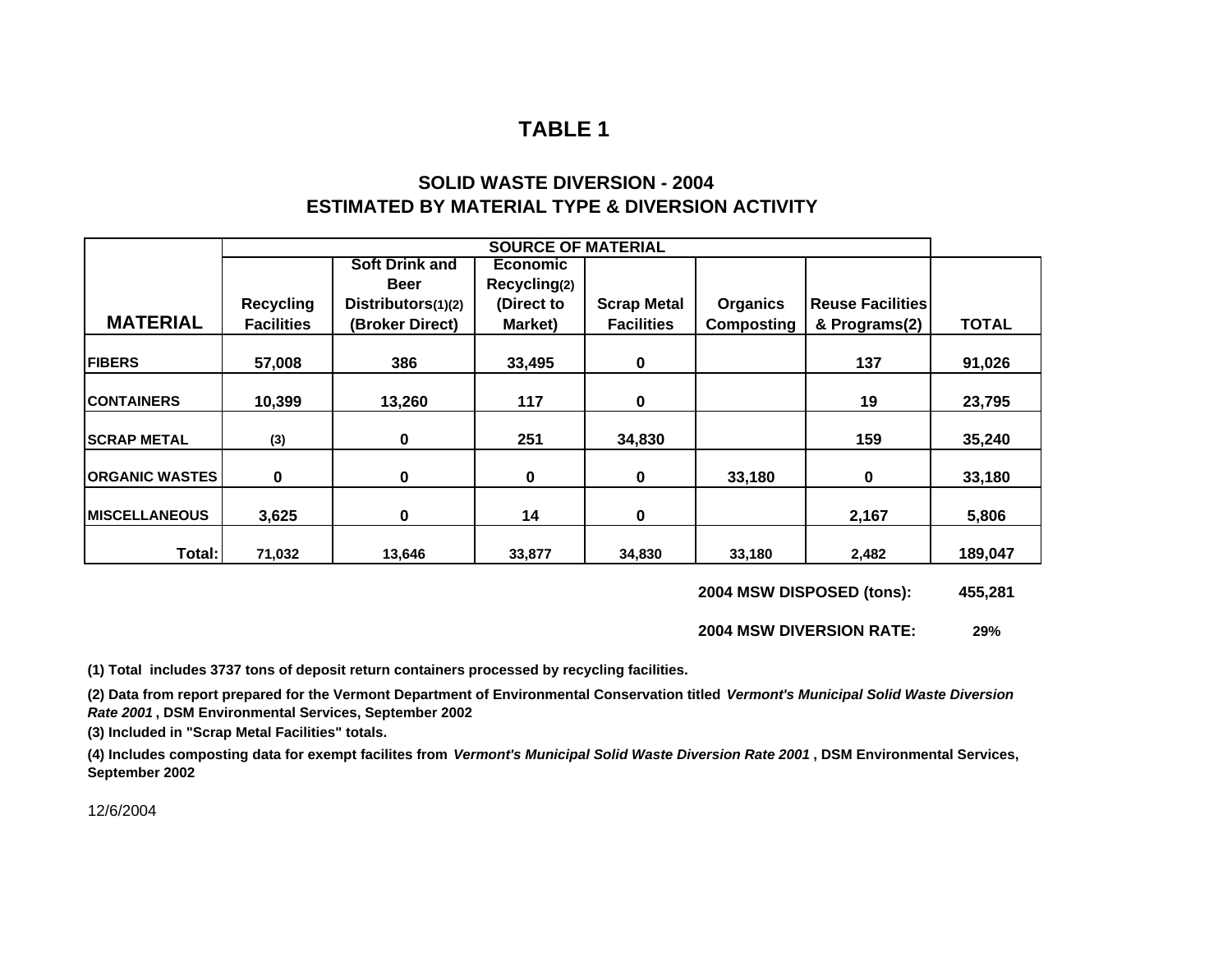### **GENERATION , DIVERSION AND DISPOSAL VERMONT MUNICIPAL SOLID WASTE**

### **1994 - 2004 (ACTUAL) 2005 (PROJECTION IN ORDER TO REACH 50% DIVERSION RATE)**

| MSW Generation, Diversion & Disposal - Actual & Projections (Tons) <sup>[3]</sup> |         |                  |                           |         |             |         |         |                         |                       |  |
|-----------------------------------------------------------------------------------|---------|------------------|---------------------------|---------|-------------|---------|---------|-------------------------|-----------------------|--|
|                                                                                   | 1994    | 1998             | 1999                      | 2000    | 2001        | 2002    | 2003    | 2004                    | $2005$ <sup>[1]</sup> |  |
| <b>Generation</b>                                                                 | 474,800 | 570,750          | 563,564                   | 576,797 | 597,811     | 612,279 | 604,442 | 644,327                 | 653,992               |  |
| <b>Diversion</b>                                                                  | 164,830 | 195,930          | 199,301                   | 189,401 | 182,562     | 184,149 | 186,407 | 189,047                 | 326,996               |  |
| <b>Disposal</b>                                                                   | 309,970 | 374,820          | 364,263                   | 387,396 | 415,249     | 428,130 | 418,035 | 455,281                 | 326,996               |  |
| Population Estimate <sup>[2]</sup>                                                | 583,836 | 600,416          | 604,683                   | 608,827 | 613,090     | 616,408 | 619,107 | 621,394                 | 626,614               |  |
| <b>Per Capita MSW Generation</b>                                                  |         |                  |                           |         |             |         |         |                         |                       |  |
| (Tons/Year)                                                                       | 0.81    | 0.95             | 0.93                      | 0.95    | 0.98        | 0.99    | 0.98    | 1.04                    | 1.04                  |  |
| (Pounds/Day)                                                                      | 4.46    | 5.21             | 5.11                      | 5.19    | 5.34        | 5.44    | 5.35    | 5.68                    | 5.72                  |  |
| <b>Per Capita MSW Diversion</b>                                                   |         |                  |                           |         |             |         |         |                         |                       |  |
| (Tons/Year)                                                                       | 0.28    | 0.33             | 0.33                      | 0.31    | 0.30        | 0.30    | 0.30    | 0.30                    | 0.52                  |  |
| (Pounds/Day)                                                                      | 1.55    | 1.79             | 1.81                      | 1.70    | 1.63        | 1.64    | 1.65    | 1.67                    | 2.86                  |  |
| Per Capita MSW Disposal                                                           |         |                  |                           |         |             |         |         |                         |                       |  |
| (Tons/Year)                                                                       | 0.53    | 0.62             | 0.60                      | 0.64    | 0.68        | 0.69    | 0.68    | 0.73                    | 0.52                  |  |
| (Pounds/Day)                                                                      | 2.91    | 3.42             | 3.30                      | 3.49    | 3.71        | 3.81    | 3.70    | 4.01                    | 2.86                  |  |
|                                                                                   |         |                  | % of MSW Waste Generation |         | [3]         |         |         |                         |                       |  |
|                                                                                   |         | $\overline{400}$ | 4000                      | 0.000   | <b>DOO4</b> |         |         | $\overline{\mathbf{u}}$ | 00E                   |  |

|            |       | 1998  | 1999  | 2000  | 2001  | 2002 | 2003 | 2004 | 2005 |
|------------|-------|-------|-------|-------|-------|------|------|------|------|
| Generation | 100%  | 100%  | 100%  | 100%  | 100%  | 100% | 100% | 100% | 100% |
| Diversion  | 34.7% | 34.3% | 35.4% | 32.8% | 30.5% | 30%  | 31%  | 29%  | 50%  |
| Disposal   | 65.3% | 65.7% | 64.6% | 67.2% | 69.5% | 70%  | 69%  | 71%  | 50%  |

**NOTES:**

**[1] MSW generation as projected in "Characterization of Municipal Solid Waste in the United States: 1998 Update," Franklin Assoc. August 1999. Page 132, Table 39. MSW generation is projected to increase 1.5 percent per year for 2005.**

**[2] Vermont Population 1994, 1998, & 1999 - Table CO-EST2001-12-50 - Time Series of Vermont Intercensal Population Estimates by County: April 1, 1990 to April 1, 2000. Vermont Population 2000 & 2001 - US Census Bureau.**

**Vermont Population Proiections 2002 - 2005 - 0.82% increase per vear. based on US Census Bureau data 1990 - 2000.** 

**[3] 1994 - 2004, actual. 2005, projected to achieve goal of 50% diversion in the year 2005.**

12/30/2005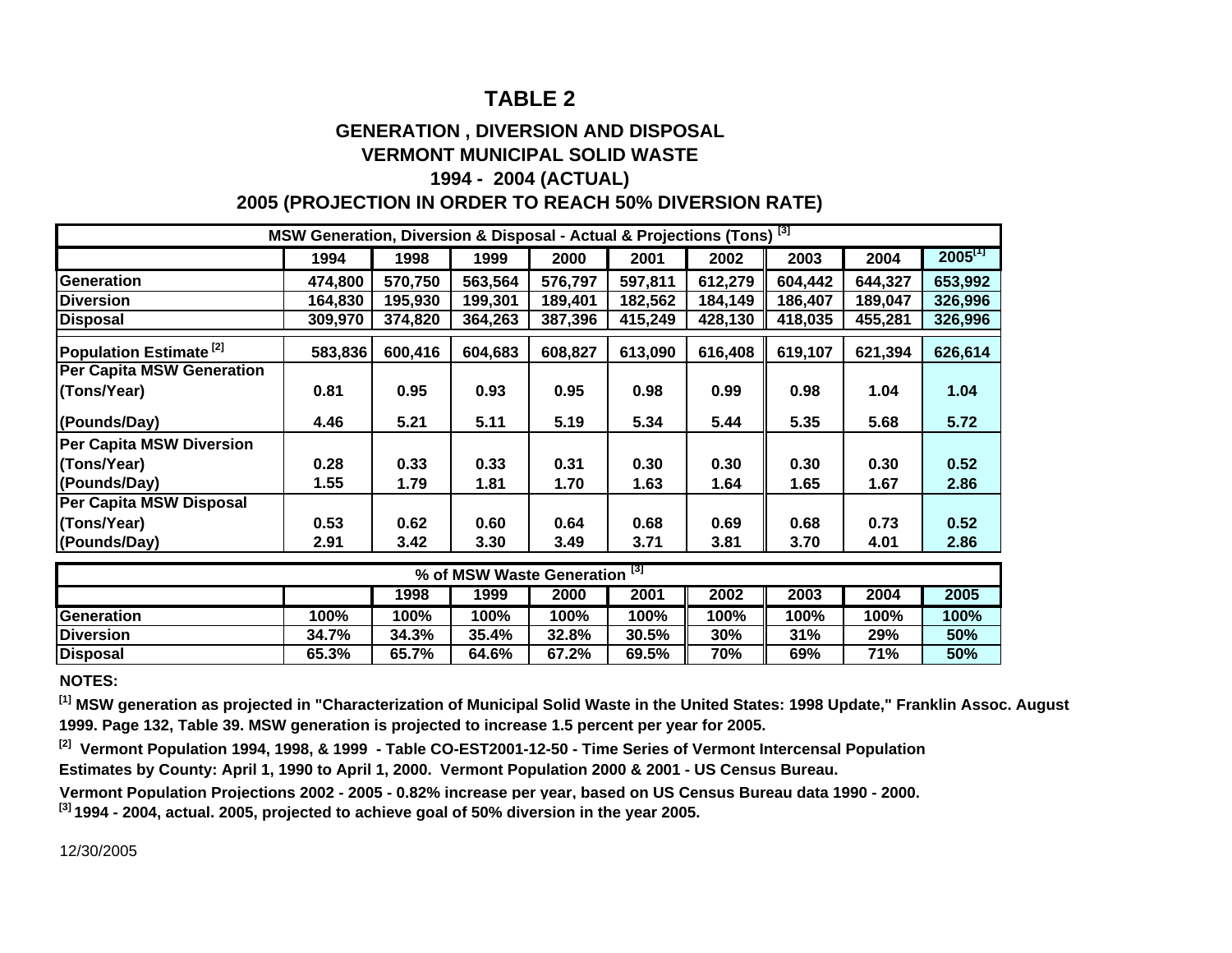# **Vermont Solid Waste - 2004 Disposal & Incineration**

|                                                                                                          |                               |          | <b>TYPE OF WASTE</b> |              |                 |                            |  |  |
|----------------------------------------------------------------------------------------------------------|-------------------------------|----------|----------------------|--------------|-----------------|----------------------------|--|--|
|                                                                                                          | <b>MSW</b>                    | C&D/Wood | Other <sup>[1]</sup> | <b>Total</b> | $\%$            | <b>Waste Used</b>          |  |  |
| <b>DESTINATION</b>                                                                                       | (Tons)                        | (Tons)   | (Tons)               | (Tons)       | <b>Disposed</b> | in Landfill <sup>[2]</sup> |  |  |
|                                                                                                          |                               |          |                      |              |                 |                            |  |  |
| <b>In-State</b>                                                                                          |                               |          |                      |              |                 |                            |  |  |
| Landfill                                                                                                 | 313,412                       | 89,575   | 9,630                | 412,617      | 73%             | 29,533                     |  |  |
| Incineration <sup>[3]</sup>                                                                              |                               | 24       |                      | 24           | 0%              |                            |  |  |
| Subtotal:                                                                                                | 313,412                       | 89,599   | 9,630                | 412,641      | 73%             |                            |  |  |
| Out-of-State                                                                                             |                               |          |                      |              |                 |                            |  |  |
| Landfill                                                                                                 | 85,370                        | 7,269    | 703                  | 93,342       | 17%             | 8,386                      |  |  |
| <b>Incineration</b>                                                                                      | 59<br>56,499<br>56,558<br>10% |          |                      |              |                 |                            |  |  |
| Subtotal:                                                                                                | 141,869                       | 7,328    | 703                  | 149,900      | 27%             |                            |  |  |
| Total:                                                                                                   | 455,281                       | 96,927   | 10,333               | 562,541      | 100%            | 37,919                     |  |  |
| <b>NOTES:</b>                                                                                            |                               |          |                      |              |                 |                            |  |  |
| [1] Refer to Table 5A for specific wastes disposed in Vermont landfills.                                 |                               |          |                      |              |                 |                            |  |  |
| [2] Waste Used In Landfills - Refer to Table 5B for specific wastes used in landfills.                   |                               |          |                      |              |                 |                            |  |  |
| [3] In previous years clean wood waste collected by Chittenden District and chipped and burnt at the     |                               |          |                      |              |                 |                            |  |  |
| McNeil Electric Generating Station was included in this table. It is now mentioned as a footnote to this |                               |          |                      |              |                 |                            |  |  |
| table (2004 - 4,142 tons).                                                                               |                               |          |                      |              |                 |                            |  |  |

**10/14/2005**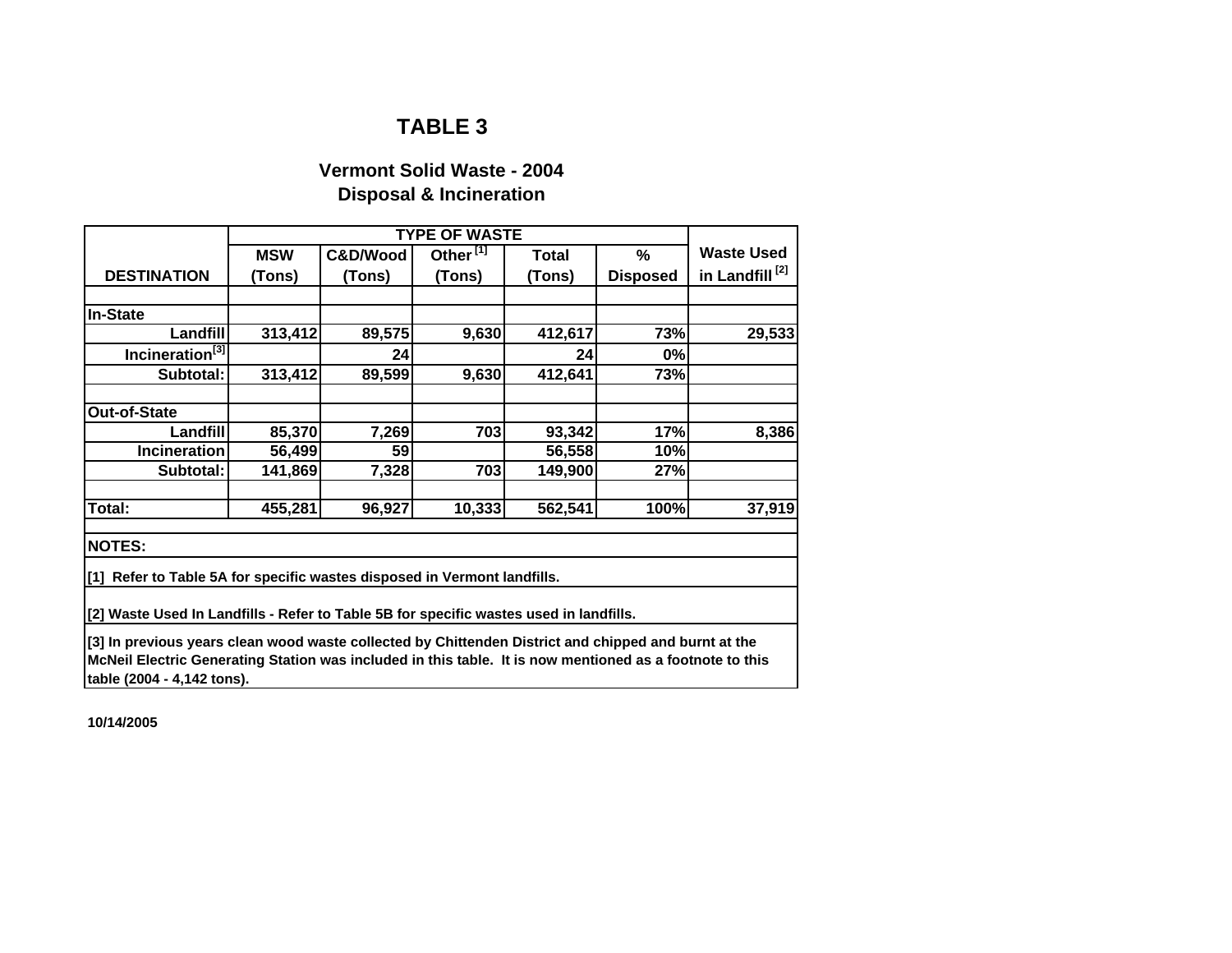#### **TABLE 4 DESTINATIONS FOR VERMONT SOLID WASTE - 2004 DISPOSAL & INCINERATION**

|              |                                                       |            | <b>C&amp;D &amp;</b> |              |                     |                   |                                                       |
|--------------|-------------------------------------------------------|------------|----------------------|--------------|---------------------|-------------------|-------------------------------------------------------|
| <b>State</b> |                                                       |            | Wood                 | <b>OTHER</b> |                     | <b>Waste Used</b> |                                                       |
|              | <b>Facility</b>                                       | MSW (Tons) | (Tons)(1)            | (Tons)(2)    | <b>Total (Tons)</b> | In Landfill(3)    | Source of data/notes                                  |
| VТ           | <b>Waste USA Landfill</b>                             | 225.610    | 68.911               | 7.297        | 301,818             | 14,322            | <b>VT Quarterly report</b>                            |
|              | <b>WSI Landfill</b>                                   | 86,538     | 8,838                | 1.876        | 97,252              | 13,065            | VT Quarterly report, adjusted C&D by other TS reports |
|              | 2 - 1000 Ton Landfills                                | 1.264      | 111                  |              | 1,382               | 2,146             | <b>VT Quarterly report</b>                            |
|              | <b>Burgess C&amp;D Landfill</b>                       |            | 1.163                | 25           | 1,188               |                   | <b>VT Quarterly report</b>                            |
|              | On-site Disposal - Transfer Stations & Cat.Cert Sites |            | 10,552               | 425          | 10,977              |                   | <b>VT Quarterly report</b>                            |
|              | On-site Burning, clean wood - Transfer Stations       |            | 24                   |              | 24                  |                   | <b>VT Quarterly report</b>                            |
|              | 2004- Total Vermont:                                  | 313,412    | 89,599               | 9,630        | 412,641             | 29,533            |                                                       |
|              | <b>MABFI</b>                                          | 3,795      |                      |              | 3,795               |                   | <b>Tax Return</b>                                     |
|              | <b>ECO - Pittsfield Waste To Energy</b>               | 2,757      |                      |              | 2,757               |                   | <b>Facility report</b>                                |
|              | 2004 - Total Massachusetts:                           | 6,552      |                      |              | 6,552               |                   |                                                       |
|              | NH Wheelabrator Waste To Energy, Claremont            | 21,903     | 59                   |              | 21,962              |                   | Facility report & quarterly reports                   |
|              | <b>Lebanon Landfill</b>                               | 16,170     |                      | 333          | 16.503              | 1.946             | Facility report & quarterly reports                   |
|              | North Country Landfill, Bethlehem                     | 14,248     | 2,342                | 295          | 16.885              |                   | Facility report & quarterly reports                   |
|              | Waste Management/Keene Transfer Station               | 6,337      | 103                  |              | 6,440               |                   | <b>Tax Reports</b>                                    |
|              | <b>Mt Carbury Landfill</b>                            | 1,544      |                      |              | 1,544               |                   | <b>Facility report</b>                                |
|              | 2004 - Total New Hampshire:                           | 60,202     | 2,504                | 628          | 63,334              | 1,946             |                                                       |
|              | NY Adirondak Waste To Energy, Hudson Falls            | 31.839     |                      |              | 31,839              |                   | <b>Facility report &amp; Quarterly reports</b>        |
|              | <b>Clinton County Landfill</b>                        | 17,776     | 3,493                | 11           | 21,280              |                   | Facility report & quarterly reports                   |
|              | <b>County Waste, Clifton Park</b>                     |            | 110                  |              | 110                 |                   | <b>Quarterly Reports</b>                              |
|              | <b>ECO -/B-3 Transfer Station</b>                     | 917        |                      |              | 917                 |                   | <b>Facility report</b>                                |
|              | Seneca Meadows Landfill                               | 20,434     | 52                   | 52           | 20,538              |                   | <b>Facility report</b>                                |
|              | <b>Waste Management Landfill(s)</b>                   | 4,149      | 1,169                | 12           | 5,330               | 6,440             | <b>Quarterly Reports</b>                              |
|              | 2004 - Total New York:                                | 75,115     | 4,824                | 75           | 80,014              | 6,440             |                                                       |
|              | 2004 - Total Out-Of-State                             | 141,869    | 7,328                | 703          | 149,900             | 8,386             |                                                       |
|              | 2004 - Total In-State & Out-Of-State                  | 455,281    | 96,927               | 10,333       | 562,541             | 37,919            |                                                       |

**(1) In previous years clean wood waste collected by Chittenden District and chipped and burnt at the McNeil Electric Generating Station was included in this table. It is now mentioned as a footnote to Table 1 (2004 - 4142 tons).**

**(2) Refer to Table 4A for specific wastes and amounts disposed in Vermont landfills.**

**(3) Refer to Table 4B for specific wastes used in landfills, amounts brought to Vermont landfills from other states and** 

**10/14/2005**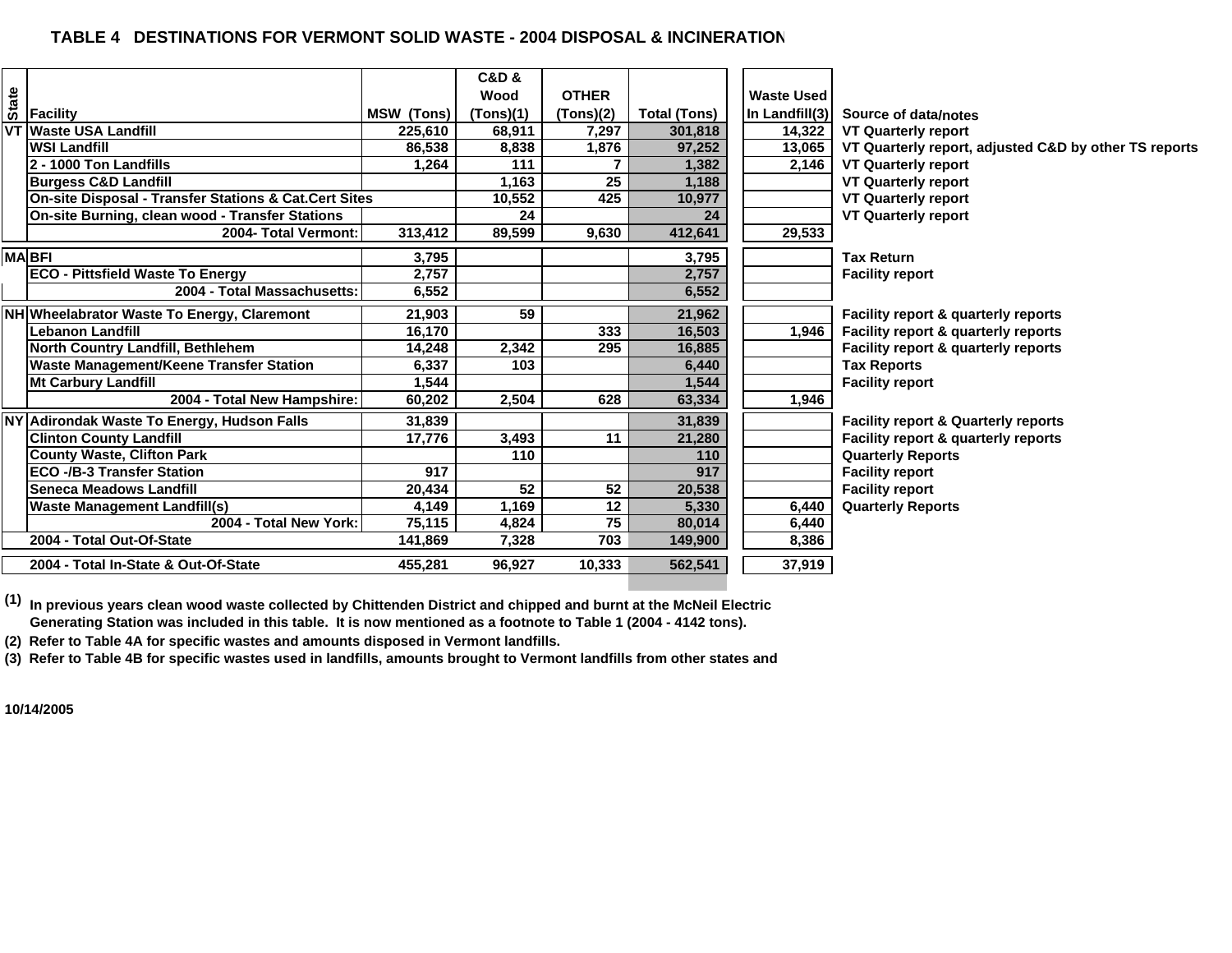# **(Detailing Column E from Table 5) OTHER WASTES DISPOSED IN VERMONT LANDFILLS 2004 TABLE 4A**

|                           |                  | <b>Waste USA</b>  |        |                     |                |                  | <b>Transfer</b>       |              |  |
|---------------------------|------------------|-------------------|--------|---------------------|----------------|------------------|-----------------------|--------------|--|
|                           | <b>Waste USA</b> | Landfill -        |        | <b>WSI Landfill</b> | <b>Burgess</b> |                  | <b>Stations &amp;</b> |              |  |
|                           | Landfill - VT    | <b>Waste From</b> | WSI-VT | <b>Waste From</b>   | Bros.          | <b>1000 Tonl</b> | <b>Cat Cert</b>       | <b>TOTAL</b> |  |
|                           | Waste            | Other states      | Waste  | <b>Other states</b> | Landfill       | Landfills        | Disposal -            | <b>TONS</b>  |  |
| <b>Asbestos</b>           | 1,058            | 700               | 141    | 5                   |                |                  |                       | 1,904        |  |
| <b>Bulky Wastes</b>       |                  |                   | 13     |                     |                |                  |                       | 13           |  |
| <b>Biosolids</b>          | 1,946            | 1,129             | 1,590  |                     |                |                  |                       | 4,665        |  |
| <b>Contaminated Soils</b> | 275              |                   | 3      |                     |                |                  |                       | 285          |  |
| <b>Medical Waste</b>      | 20               |                   | 124    |                     |                |                  |                       | 144          |  |
| <b>Paper Sludge</b>       |                  |                   |        |                     |                |                  |                       |              |  |
| <b>Other Wastes</b>       | 2,041            | 114               |        |                     | 25             |                  |                       | 2,187        |  |
| <b>TOTAL TONS:</b>        | 5,347            | 1,950             | 1,871  | 5                   | 25             |                  |                       | 9,205        |  |
|                           |                  |                   |        |                     |                |                  |                       |              |  |
| <b>NOTES:</b>             |                  | <b>NY</b>         |        | <b>NH</b>           |                |                  |                       |              |  |

**Prepared:10/14/05**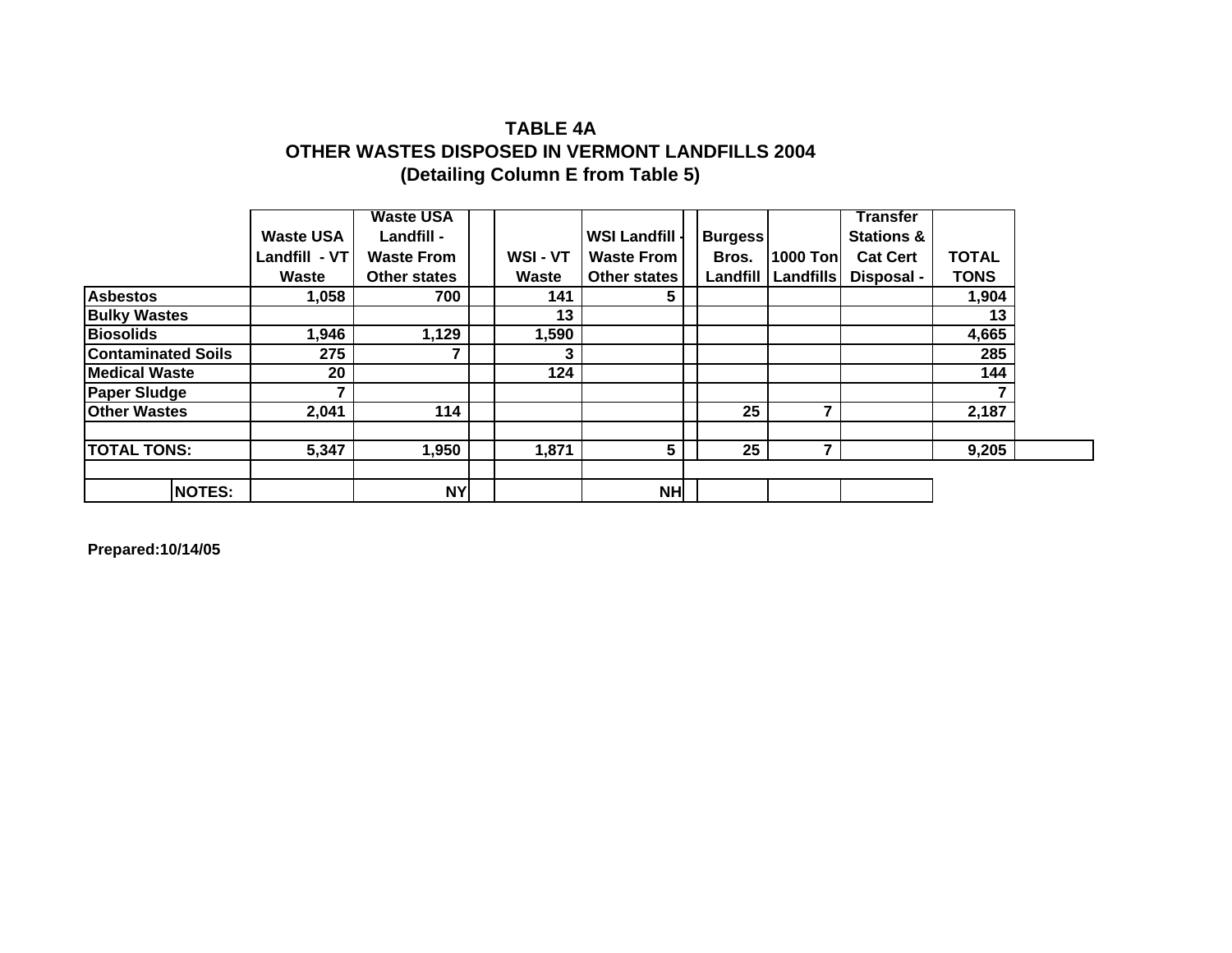|                           |                  |                     |        |              | (Detailing Column E from Table 5)                      |                   |                     |                  |              |
|---------------------------|------------------|---------------------|--------|--------------|--------------------------------------------------------|-------------------|---------------------|------------------|--------------|
|                           |                  |                     |        | WSI          |                                                        |                   |                     |                  |              |
|                           |                  |                     |        | Landfill -   |                                                        |                   |                     | Hubbard &        |              |
|                           |                  | <b>Waste USA</b>    |        | Waste        | <b>Bristol</b>                                         | <b>Salisbury</b>  |                     | <b>Castleton</b> |              |
|                           | <b>Waste USA</b> | Landfill -          |        | From         | Landfill -                                             | Landfill -        | <b>Hartford TS</b>  | TSs - VT         |              |
|                           | Landfill -       | <b>Waste From</b>   | WSI-VT | <b>Other</b> | <b>Waste From</b>                                      | <b>Waste From</b> | VT C&D to C&D to NY |                  | <b>TOTAL</b> |
|                           | <b>VT Waste</b>  | <b>Other states</b> | Waste  | states       | Other states   Other states   Lebanon LF   Landfill(s) |                   |                     |                  | <b>TONS</b>  |
| <b>Cover Material:</b>    |                  |                     |        |              |                                                        |                   |                     |                  |              |
| <b>Biosolids</b>          | 8,840            | 489                 |        |              |                                                        |                   |                     |                  | 9,329        |
| C&D                       |                  |                     |        |              |                                                        |                   | 1,946               | 6,440            | 8,386        |
| <b>Contaminated Soils</b> | 777              |                     | 1,036  |              |                                                        |                   |                     |                  | 1,813        |
| <b>Foundary Sand</b>      |                  |                     | 2,930  |              |                                                        |                   |                     |                  | 2,930        |
| <b>Paper Sludge</b>       | 1,947            |                     | 3,154  | 5,065        | 1,148                                                  | 697               |                     |                  | 12,011       |
| <b>Other Wastes</b>       | 1,224            |                     |        |              | 301                                                    |                   |                     |                  | 1,525        |
|                           |                  |                     |        |              |                                                        |                   |                     |                  |              |
| <b>Road Base:</b>         |                  |                     |        |              |                                                        |                   |                     |                  |              |
| <b>Ground C&amp;D</b>     | 937              |                     | 535    |              |                                                        |                   |                     |                  | 1,472        |
| <b>Crushed Glass</b>      |                  |                     |        |              |                                                        |                   |                     |                  |              |
| <b>Ground Wood Waste</b>  | 108              |                     | 345    |              |                                                        |                   |                     |                  | 453          |
|                           |                  |                     |        |              |                                                        |                   |                     |                  |              |
| <b>TOTAL TONS:</b>        | 13,833           | 489                 | 8,000  | 5,065        | 1,449                                                  | 697               | 1,946               | 6,440            | 37,919       |
|                           |                  |                     |        |              |                                                        |                   | <b>Also 724</b>     | <b>Waste</b>     |              |
|                           |                  |                     |        |              | VT-301 tons                                            |                   | lfrom NH            | Man.             |              |
| <b>NOTES:</b>             |                  | NH, NY              |        |              | NH, NY, MA   NY-1148 tons   NY                         |                   | <b>C&amp;D</b>      | Landfill(s)      |              |

**Waste Used in Landfills (Tons) - 2004 TABLE 4B**

**Prepared:10/14/05**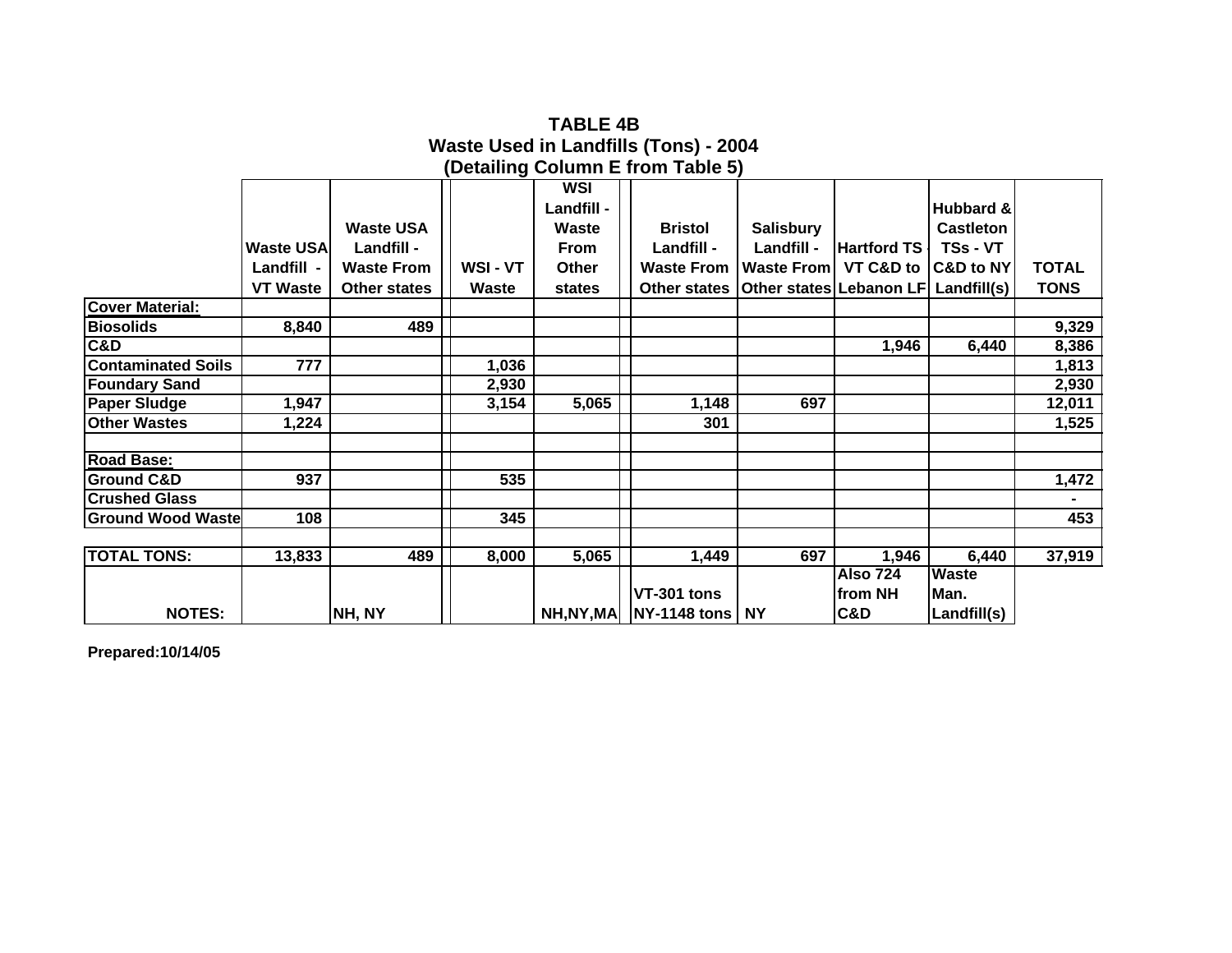### **Operating Solid Waste Disposal Capacity in Vermont [3]**

### **Status 1/1/06**

| <b>Solid Waste Landfills</b>                     | Remaining<br><b>Capacity For</b> |                     | <b>Maximum Permitted</b><br><b>Fill Rate</b> | <b>Permit Year</b> | Remaining Years of<br><b>Capacity</b> |
|--------------------------------------------------|----------------------------------|---------------------|----------------------------------------------|--------------------|---------------------------------------|
|                                                  | <b>Waste(tons)</b>               | (tons/day)          | (tons/year)                                  | (tons/year)        |                                       |
| NEWS Landfill, <sup>[1]</sup> (Phase I, II, III) | 630,000                          | 2,500               | 370,000                                      |                    | 2.1 as of 1/05                        |
|                                                  |                                  | <b>Under</b>        | <b>Under</b>                                 |                    |                                       |
| NEWS Landfill, [1] (Phase IV)                    | 6,661,350                        | <b>Construction</b> | <b>Construction</b>                          |                    | 15.0                                  |
| WSI Landfill <sup>[2]</sup> (Cell 2)             | 220,000                          | 600                 | 172,000                                      | 1/1/04-12/31/04    | 1.8 as of 1/05                        |
|                                                  |                                  | <b>Under</b>        | <b>Under</b>                                 |                    |                                       |
| WSI Landfill <sup>[2]</sup> (Cell 3)             | 1,027,500                        | <b>Construction</b> | <b>Construction</b>                          |                    | 5.0                                   |
| Totals                                           | 8,538,850                        |                     | 542,000                                      |                    |                                       |

| Maintains ANR Solid Waste Certification: |         |     |        |                                       |     |
|------------------------------------------|---------|-----|--------|---------------------------------------|-----|
| <b>Greater Upper Valley Solid Waste</b>  |         |     |        | Not plannning to<br>construct in near |     |
| <b>District Hartland - Phase 1 North</b> | 250,000 | 200 | 50,000 | <b>Future</b>                         | 5.0 |
|                                          |         |     |        | Not plannning to                      |     |
| <b>Northwest Solid Waste District -</b>  |         |     |        | construct in near                     |     |
| <b>Sheldon - Cell 1</b>                  | 130,000 | 125 | 20,000 | <b>Future</b>                         | 6.5 |

**Designing New Landfill and preparing application for submittal to ANR:**

**Chittenden Solid Waste District - Williston**

**Vermont Solid Waste Requiring Disposal (2004): 562,541 Tons**

**[1] NEWS=New England Waste Services, Coventry Vermont**

**[2] WSI = Waste Systems International, Inc., Moretown Vermont**

**[3] Does not include the two 1000 TPY unlined landfills operating in Bristol Town and Salisbury.**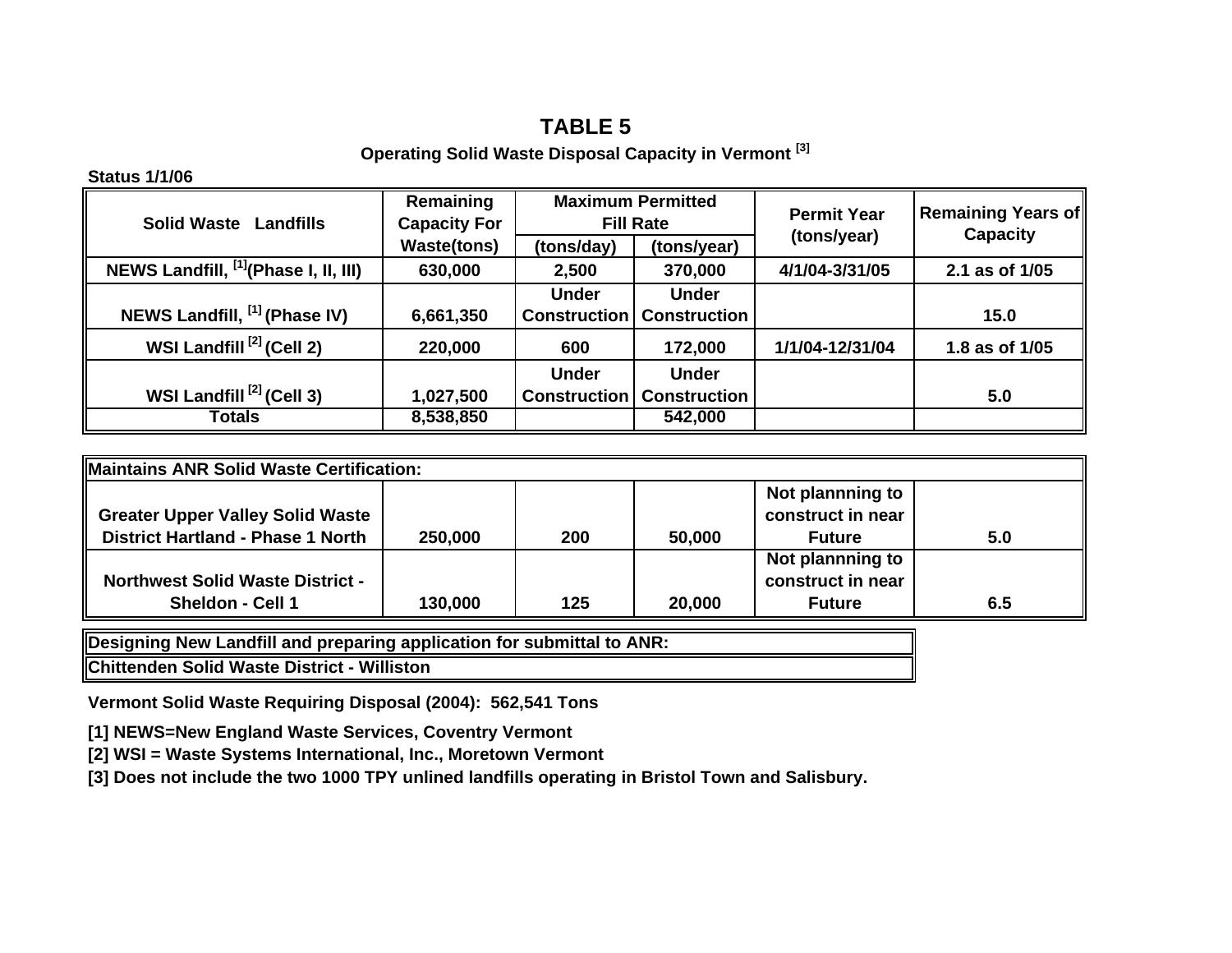2004 Estimated Quantities of Biosolids Managed In and Out of State (As reported to RMS<sup>1</sup> from Vermont facility generators)

| <b>Management</b>           | <b>In-State</b> | <b>Out-of-State</b> | <b>Total</b> | <b>Percent</b> | <b>Percent</b> |  |
|-----------------------------|-----------------|---------------------|--------------|----------------|----------------|--|
| Option                      | (wet tons)      | (wet tons)          | (wet tons)   | of Total       | <b>Managed</b> |  |
| <b>Beneficial Uses:</b>     |                 |                     |              |                |                |  |
| <b>Land Application</b>     | 5,420           | 0                   | 5,420        | 9%             |                |  |
| <b>Composted</b>            | 6,827           | 29,853              | 36,680       | 61%            |                |  |
| <b>Subtotal</b>             | 12,247          | 29,853              | 42,100       |                | 70%            |  |
| <b>Non-Beneficial Uses:</b> |                 |                     |              |                |                |  |
| Landfill                    | 14,667          | 820                 | 15,487       | 26%            |                |  |
| Incineration**              | $\mathbf 0$     | 2,227               | 2,227        | 4%             |                |  |
| <b>Subtotal</b>             | 14,667          | 3,047               | 17,714       |                | 30%            |  |
| <b>Total:</b>               | 26,914          | 32,900              | 59,814       |                | 100%           |  |
| <b>Percent of Total</b>     | 45%             | 55%                 |              |                |                |  |
| In & Out of State           |                 |                     |              |                |                |  |

**Amounts are in wet tons at 15% solids2**

**1 RMS - Residuals Management Section. Wastewater Management Division. (802) 241-3822**

**2 All amounts of biosolids reported to DEC are converted to dry tons. Then the dry tons are converted to wet weight assuming 15% solids, which is generally the percent solids that can qualify to be land filled.**

**3 Please note that nearly all biosolids sent to incinerators are in liquid form and the actual weight is greater than that in this table.**